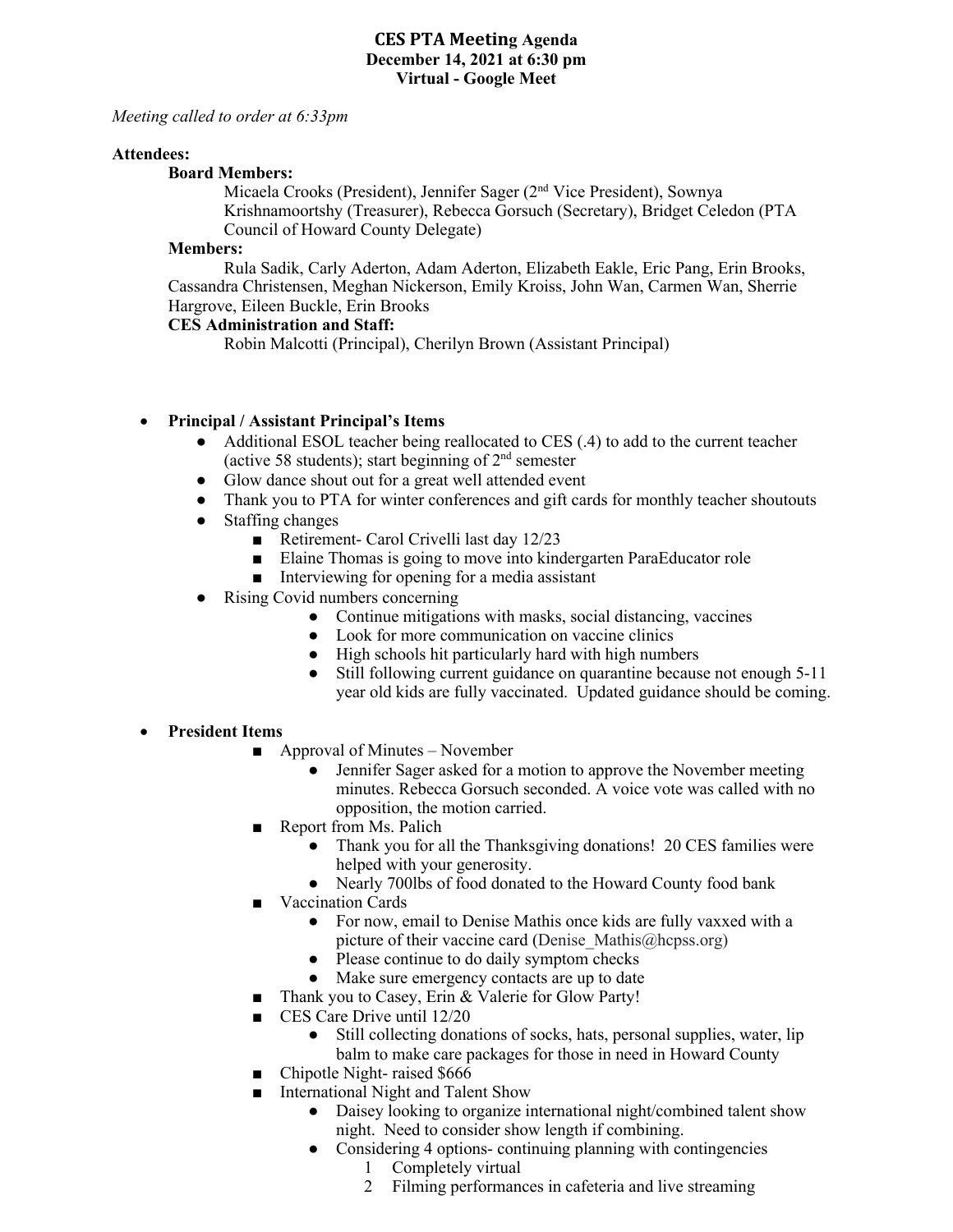- 3 Recording in cafeteria and streaming at later date
- 4 Hold show to RHHS and sell tickets for live, also sell streaming ticket sales (preferred option)
- International night has always been free; but could ask for donations
- Hoping to schedule in the second half of Feb
- Book fair conflict? Need to confirm with Mrs. Britton and schedule book fair bingo
- Spirit Wear- 66 products; \$157 earned for the school
- Shed Update
	- PTA used to store things in an old portable (Spring Fling games, etc.) which has been removed. Need to find an alternative.
	- Ouotes range from \$2100-\$2500 for 8x10 shed
- Spring Fling Contract signed includes laser tag

## • **Membership Update**

- 65 single, 65 double and 3 free memberships
- \$8110 raised from membership so far
- \$850 is fees due

## • **Treasurer Report**

- Thank you for \$1000 donation to Cougar patron program
- $\bullet$  5<sup>th</sup> grade and Cougar Patron goals met for the year
- Lagging behind with PTA membership goals
- Glow Party raised \$2100
- Total income  $$10,100$  as of  $11/30$

## • **PTACHC Report**

- Burden of proof policy for special education shifted from parents to school
- Placing social workers in all middle schools and ES schools has access to those social workers at districted school
- Looking for Spanish speaking volunteers for Toys for Tots
- PTACHC requesting support at keeping school at 100% capacity instead of raising limit to 110%; form letter will be sent in the next newsletter to send to BOE to show your support

# • **Committee Reports**

- **Reflections**
	- Deadline today; 22 entries from CES; forwarded 16 to county contest
	- No budget for Reflections this year (winner prized, thank you for judges)
		- Eric Pang requested a motion to approve \$100 from the budget for PTA Reflections program. Jen Sager seconded. A voice vote was called with no opposition, the motion carried.
	- Send list of participants to Jen Sager for congratulations in newsletter
- **Yearbook**
	- Continue to upload pictures (link in newsletter)
- **5th Grade Committee**
	- Waiting on teacher t-shirt sizes and then placing order
- **Hospitality/Staff Appreciation**
	- Nov Thanksgiving went well, signups were full
	- Cookie and Coco staff event 12/21; signup full within hours, thank you!
- **December Snowflake Recess Run**
	- Mr. Decker has snowflake charms and will request help if needed
	- Date TBD
- **Fundraising** 
	- Still looking for Spring Fling volunteers
	- Please considering using Amazon Smile to donate to CES PTA
	- Gift card program has a super simple mobile app
		- 2-18% rebate earned for school with gift card purchase
		- Use egift card option and it gets added to ewallet
		- Charged a higher processing fee if bought with a credit card vs debt card